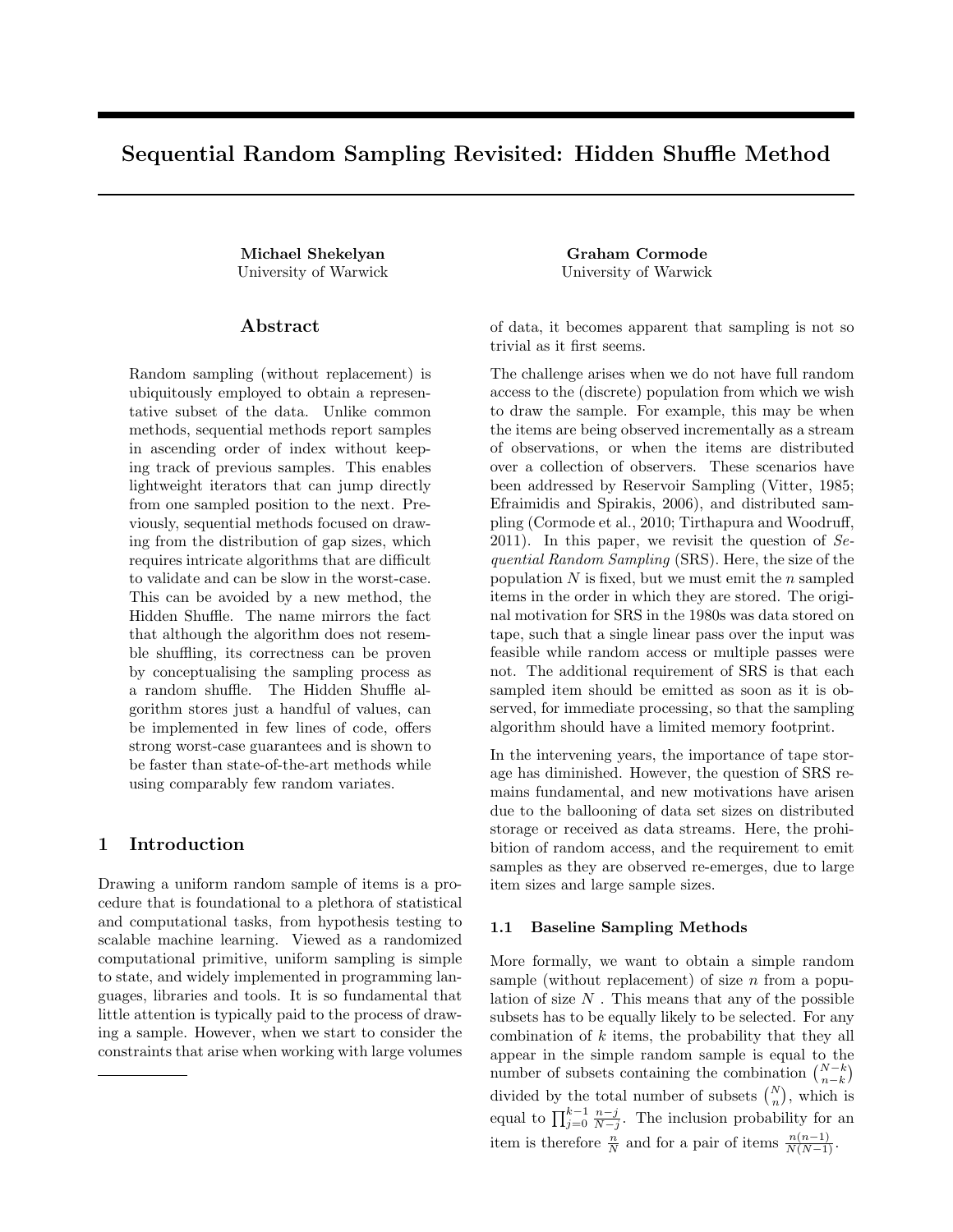

Figure 1: Conceptualising sampling as a shuffle for sample size  $n$  and population size  $N$  with example swaps.

A common algorithm used in libraries<sup>1</sup> is to obtain a sample by independently generating positions between 0 and  $N-1$  and use a hash-map to detect duplicates. This can work well when the sample size  $n$  is very small. A downside of such an approach is that the hash-map can grow up to  $n$  entries and we would need to extract the sampled locations in sorted order if we wish to visit the sampled items sequentially.

A simple approach that addresses these two problems is to go through all items in ascending order and select each item  $i \in \{0, \ldots, N-1\}$  with probability equal to the number of items left to sample divided by the number of remaining items  $N - i$  as in Jones (1962). Here, the time cost is proportional to  $N$ , and we need to make  $O(N)$  random sampling decisions. This is acceptable when  $n$  is close to  $N$ , but otherwise we seek solutions whose cost is closer to n. This was the focus of much of the early work on sequential random sampling, which sought to determine how many items to "jump over" before the next item to sample. However, it turns out that this distribution of gaps between items is not easy to deal with and leads to rather intricate algorithms such as Vitter's Algorithm D (Vitter, 1984, 1987) based on Neumann's rejection sampling. While the "difficulty" of algorithms is an elusive notion and may be too subjective to quantify, we nevertheless seek approaches that are "simple" to describe. Simplicity is highly desirable, not just for expository and didactic purposes, but because a simple algorithm can be (correctly) ported easily to all types of programming languages, libraries and frameworks.

## 1.2 Our Approach

In order to obtain a conceptually simpler algorithm, we break away from the perspective of directly accessing the distribution of gaps. Instead, we make use of a different paradigm, based on random permutations. We will consider the process that draws a sample by taking the first  $n$  items of a randomly permuted population of size N. Clearly, each subsequence of a randomly permuted sequence has to be a random subset, see also Sunter (1977). We can then simulate the execution of a random shuffle algorithm over the population items and keep track of which elements would end up as the first *n* items.

A trivial algorithm to randomly permute a set is to uniformly select a random element, remove it from the set and continue the same way with the remaining elements. The order in which items are removed forms a random permutation. An iterative formulation of this algorithm is Knuth's shuffle which steps through all positions between 0 and  $N-1$  of an initial arbitrary ordering of the set, and swaps the item at position  $i$ with a random position between i and  $N-1$ .

We now argue that for a sample of size  $n$ , we can terminate this procedure early. Since we always select the first  $n$  items of a randomly permuted sequence, it is useful to conceptually differentiate between low-items whose position is smaller than  $n$  and the remaining high-items (cf. Figure 1). Then we can classify the swaps in Knuth's shuffle into low $\leftrightarrow$ low, low $\leftrightarrow$ high and high $\leftrightarrow$ high swaps, where an  $X \leftrightarrow Y$  swap occurs when processing an X-item which is swapped with a Y-item. Observe that the algorithm makes no high $\leftrightarrow$ low swaps, as at position  $i$  it cannot swap with items at a lower position. When Knuth's shuffle reaches position  $i \geq n$ , it can only perform high↔high swaps which do not influence the composition of our sample. Thus, we can focus our attention to low $\leftrightarrow$ low and low $\leftrightarrow$ high swaps.

This means we can just perform the first  $n$  swaps to obtain a sample. A similar idea is proposed by Devroye (1986) and later Bui (2015), but implementing this directly requires space proportional to n to record which items have been swapped into high positions. Moreover, to go through the sample sequentially, we need to collect and sort the full sample.

We can remove both of these limitations by realizing that we can postpone the selection of which items are swapped, and instead we just need to fix the number of sampled items in each category (low or high). Consequently, we sample the high-items and low-items separately. Once we determine how many high-items are in our sample, we immediately know the number of low-items. Sampling these low-items is easy to do, as the total number of low-items is small.

<sup>&</sup>lt;sup>1</sup>The popular languages Python ( $ww.$ python.org) and R (www.r-project.org) use it in their standard library.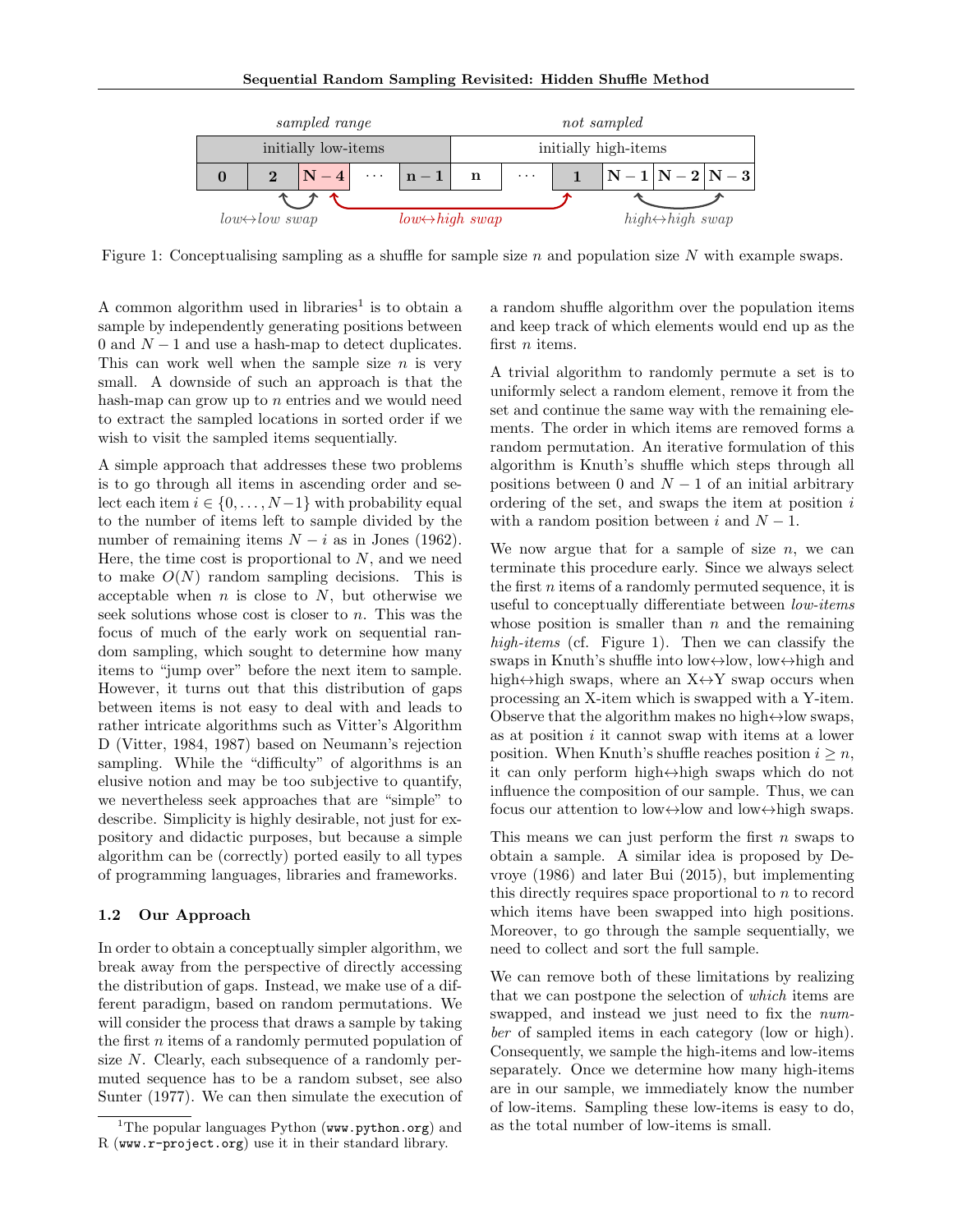Importantly, if we are only interested in the high-items in our sample, only low↔high swaps in Knuth's shuffle are relevant, as low $\leftrightarrow$ low swaps only permute lowitems. As the low $\leftrightarrow$ high swaps only occur in the first n iterations of Knuth's shuffle, we can simulate the shuffle up to that point and count the number of low $\leftrightarrow$ high swaps  $H$ . Since any high-item that is swapped into the sample can no longer be swapped out of the sample, we only need to determine the high-items of the low $\leftrightarrow$ high swaps. Lastly, as each low ↔ high swap can select any high-item, the high-items of the low $\leftrightarrow$ high swaps are just H independently drawn high-items.

As a result, we first draw the number of low $\leftrightarrow$ high swaps  $H$  by simulating the shuffle up to position  $n$ . then draw  $H$  independent high-items, calculate the number of low-items  $L$  as  $n$  minus the number of distinct high-items and at the end draw L low-items. The key here is that the shuffling approach means that the draws to the high-items are with replacement, which is much easier to achieve. If we pick the same high location more than once, the semantics of shuffling are that the repetitions are interpreted as draws from the low region (since, in the shuffling algorithm, the first selection of a high-item would have swapped a lowitem into its place). Hence, we just need to treat the duplicate samples as incrementing  $L$ , the count of lowitems. The final step to sample  $L$  low-items is easy to do, as the total number of low-items is at most  $n$  in which case naive SRS algorithms such as Algorithm A of Vitter (1984) are sufficiently efficient for this final "mopping up" stage.

Now, the only open question is how do we draw the sample in ascending order. One trick we use is to obtain sampled indices in descending order but then mirror the sampled positions to obtain ascending order. As we can do this when we report samples, we can focus on sampling in descending order without loss of generality. It remains to get the  $H$  independent highitem locations (with replacement) in non-increasing order. This is a well-understood problem that can be answered efficiently. The basic idea is to draw uniform variates in descending order by exploiting order statistics and then employ inverse transform sampling. This uses the fact that the maximum of k standard uniform variates has a closed-form distribution given by  $\sqrt[k]{U(0, 1)}$ . After we obtain the high-items, we can sample the low-items in descending order by employing Algorithm A (Vitter, 1984).

## 2 Related Work

Reservoir sampling (Vitter, 1985) is one of the best known sampling approaches as it requires no knowledge of the population size and maintains at any point a reservoir of items that is a simple random sample. One can efficiently jump to the next reservoir item (Li, 1994; Efraimidis and Spirakis, 2006), but in order to apply this for sequential sampling, one would again need to somehow identify which reservoir items will remain until the end or need to retain and sort the reservoir at the end. If the population size is known there exist many alternative methods to directly obtain sampled items.

In case of random access, the most common method is "selection sampling" where items are drawn independently while duplicates are rejected. The redundant draws can be avoided either by employing the swapping method (Devroye, 1986; Bui, 2015) or taking Robert Floyd's very simple and elegant approach (Bentley and Floyd, 1987). In case of sequential access, the most common method is to pick each item with an increasing probability, which confusingly is also often called "selection sampling" or Algorithm S (Fan et al., 1962; Jones, 1962; Bebbington, 1975; Knuth, 1969). As Algorithm S is not useful for very large population sizes, more sophisticated methods are discussed in the following.

Bernoulli Sampling picks each item with a fixed probability p and will also produce a simple random sample, but the size of the sample is no longer fixed and instead follows a binomial distribution with expected value pn. Such a sample can be obtained sequentially by generating geometric variates (that can be easily obtained from uniform variates) to draw gaps between items. Bernoulli Sampling can be adapted to give a fixed sample size by dropping random samples when oversampling and sampling multiple times when undersampling, e.g., Algorithm SG (Ahrens and Dieter, 1985), but this leads to delays in the reporting of samples and introduces a storage and computation overhead. The storage overhead can be reduced in case of pseudorandom number generation, where one can replay a sample by re-using the same seed (Ahrens and Dieter, 1985).

Hypergeometric distributions describe the number of items between subgroups (it can be thought of as a without-replacement analog of the binomial distribution) and can enable sequential random sampling (Sanders et al., 2018). The basic idea is to split the population items into two halves (for odd sizes picking a larger first half) and draw from the hypergeometric distribution with parameters  $(N, \lceil \frac{N}{2} \rceil, n)$  to generate the number of samples in the first and second half and then recursively apply the same approach to both halves. By proceeding in a depth-first manner and skipping empty halves, this allows to obtain samples sequentially by generating  $O(n)$  hypergeometric variates in total and storing up to  $O(\log N)$  values, i.e.,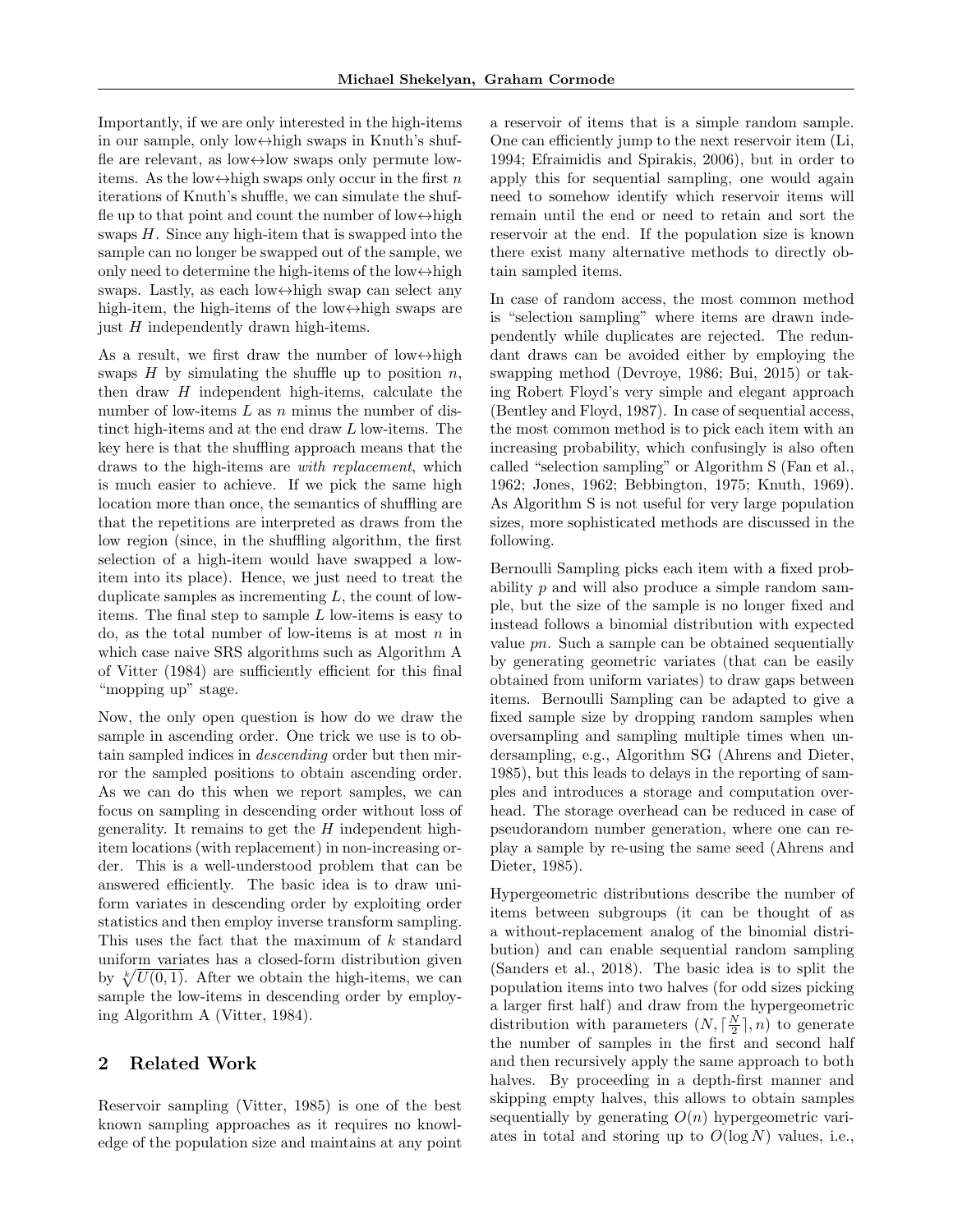|                                                                                                                                                                                                                                                                         | time                                                                                                                           | space                                                                                                        | variates                                                                                                                       | latency                                                | simplicity (subi.)                                                                                            |
|-------------------------------------------------------------------------------------------------------------------------------------------------------------------------------------------------------------------------------------------------------------------------|--------------------------------------------------------------------------------------------------------------------------------|--------------------------------------------------------------------------------------------------------------|--------------------------------------------------------------------------------------------------------------------------------|--------------------------------------------------------|---------------------------------------------------------------------------------------------------------------|
| Conventional and Reservoir Sampling                                                                                                                                                                                                                                     |                                                                                                                                |                                                                                                              |                                                                                                                                |                                                        |                                                                                                               |
| With-Replacement+Duplicate-Rejection<br>Swapping Method (Devroye, 1986)<br>Floyd's [Alg. F] (Bentley and Floyd, 1987)<br>Reservoir [Alg. R] (Vitter, 1985)<br>Reservoir-Skip [Alg. K,L,M,Z] (Li, 1994)<br>Rand. Key (Efraimidis and Spirakis, 2006)                     | $\Theta_a(n)$<br>$\Theta(n)$<br>$\Theta(n)$<br>$\Theta(N)$<br>$\Theta_a(n \log \frac{N}{n})$<br>$\Theta_a(n \log \frac{N}{n})$ | $\Theta(n)$<br>$\Theta(n)$<br>$\Theta(n)$<br>$\Theta(n)$<br>$\Theta(n)$<br>$\Theta(n)$                       | $\Theta_a(n)$<br>$\Theta(n)$<br>$\Theta(n)$<br>$\Theta(N)$<br>$\Theta_a(n \log \frac{N}{n})$<br>$\Theta_a(n \log \frac{N}{n})$ | high<br>high<br>high<br>high<br>high<br>high           | very simple<br>very simple<br>very simple<br>very simple<br>simple<br>simple                                  |
| Sequential Sampling (known population size)                                                                                                                                                                                                                             |                                                                                                                                |                                                                                                              |                                                                                                                                |                                                        |                                                                                                               |
| Sorted Non-Sequential<br>Algorithm S (Fan et al., 1962; Jones, 1962)<br>Bernoulli (Ahrens and Dieter, 1985)<br>Inverse-Transform [Alg. A] (Vitter, 1984)<br>Hypergeometric (Sanders et al., 2018)<br>Reject-Accept [Alg. D] (Vitter, 1984)<br>Hidden Shuffle [Proposed] | $\Omega_a(n \log n)$<br>$\Theta(N)$<br>$\Theta_a(n)$<br>$\Theta(N)$<br>$\Omega(n)$<br>$\Theta_a(n)$<br>$\Theta(n)$             | $\Theta(n)$<br>$\Theta(1)$<br>$\Theta(n)$<br>$\Theta(1)$<br>$\Omega_a(\log N)$<br>$\Theta(1)$<br>$\Theta(1)$ | $\Omega_a(n)$<br>$\Theta(N)$<br>$\Theta(n)$<br>$\Theta(n)$<br>$\Omega(n)$<br>$\Theta_a(n)$<br>$\Theta(n)$                      | high<br>high<br>high<br>high<br>low<br>very low<br>low | very simple<br>very simple<br>simple but tedious<br>simple<br>intricate variate gen.<br>complicated<br>simple |

Table 1: Methods to obtain without-replacement sample of size  $n$  from population of size  $N$ .

how many sampled items occur in the second halves at each level. A downside of this approach is that it shifts all of the complexity on to the generation of hypergeometric variates (Stadlober, 1990), which comes with many practical challenges especially when  $N$  is  $large<sup>2</sup>$ .

Vitter (1984; 1987) and Devroye (1986) describe multiple methods to draw from the distribution of gaps between subsequent sampled items (denoted by  $F(s)$ ), most notably Algorithms A and D. Algorithm A employs inverse transform sampling in combination with a sequential search through the CDF, i.e., it searches for the minimal s whose  $F(s)$  is larger than a generated uniform variate, which requires at most  $O(N)$  time as each  $F(s+1)$  can be computed from  $F(s)$  in  $O(1)$ . Algorithm D draws from a simpler distribution similar to the gap distribution and then rejects with an adequate probability to obtain the correct probabilities for each gap. If n is close to  $N$  the rejection probability is very large and the algorithm has to use Algorithm A as a fallback. The rejection framework of Algorithm D leads to a rather intricate algorithm, which so far has only been adopted to the standard library of the programming language D, despite good runtime performance and full support for sequential sampling. We show experimentally that our much simpler proposed approach is faster.

A comparison of approaches can be found in Table 1, including our (subjective) judgment on the simplicity of the algorithms. Here, asymptotic costs with a subscript 'a' denote average case, otherwise they show the worst case. We do not provide the formal complexities of latencies as none of the approaches achieves  $O(1)$ , and the formulas are more difficult to derive and interpret.

## 3 Sequential Random Sampling

We now give the full description of our shuffling-based sequential random sampling (Hidden Shuffle) method. There exist efficient and straightforward sequential approaches for simple random sampling without replacement (WOR) from small populations, and for simple random sampling *with replacement* (WR) for any population size. The basic idea of our approach is to use the random shuffle as a conceptual model to reduce sequential WOR to these two simpler problems.

#### 3.1 Shuffle-Based Sampler

Knuth's shuffle (Knuth, 1969) is a well-known algorithm to obtain a random permutation of a sequence:

| Algorithm 1: Random shuffle (Knuth, 1969) |
|-------------------------------------------|
| for each $i \in (0, 1, \ldots, N-2)$ do   |
| $  j \sim \mathcal{U}{i, i+1, , N-1}$     |
| swap items at positions $i$ and $j$       |

In each iteration, Knuth's shuffle picks a random remaining element into the  $i$ -th position, such that after each iteration all preceding elements are a random subset of the population. Thus, if we terminate after the first n swaps, we obtain a WOR sample of size  $n$ . Conceptually, we can therefore consider running the first n iterations of Algorithm 1.

<sup>&</sup>lt;sup>2</sup>The popular Python library numpy that provides an implementation of (Stadlober, 1990) cautions users to not exceed sizes of a billion and the algorithm requires the value of  $ln(k!)$  for  $0 \leq k \leq N$  which has to be pre-computed for small values and approximated for large values.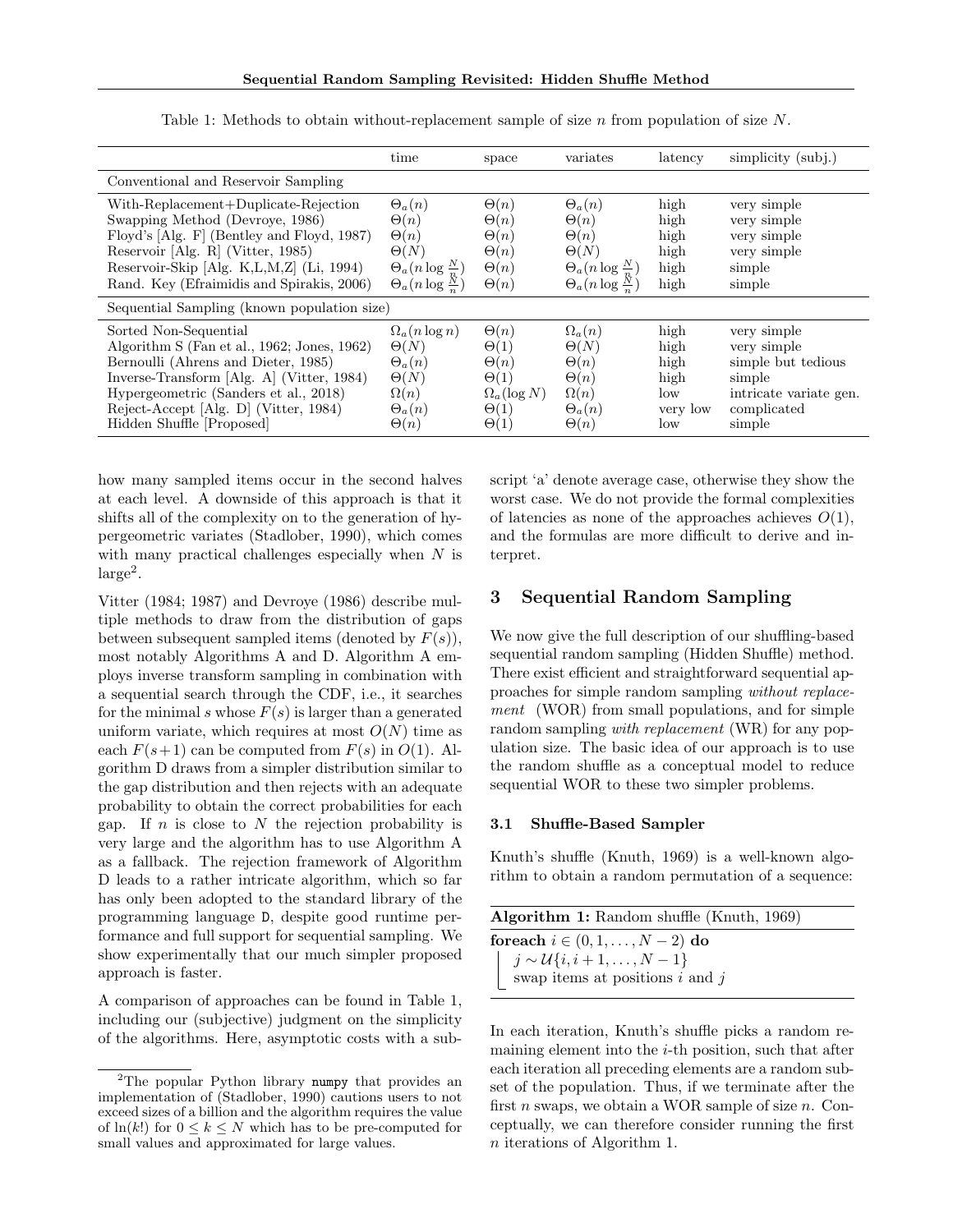To describe our approach, we split the range of item indices  $\{0, 1, \ldots, N\}$  into low-items  $\{0, 1, \ldots, \ell - 1\}$  and high-items  $\{\ell, \ell + 1, \ldots, N - 1\}$ . In what follows, we assume that the split point  $\ell$  is chosen as the target size of the sample,  $\ell = n$ . Accordingly, we can also view our sample as the union of various low-items and high-items, i.e.,  $S = \mathcal{L} \cup \mathcal{H}$  where  $\mathcal{L} \subseteq \{0, 1, \ldots, n-1\}$ and  $\mathcal{H} \subseteq \{n, n+1, \ldots, N-1\}$ . Our strategy is to first obtain the sample over the high-items  $H$  and then obtain the sample over the low-items  $\mathcal L$  separately.

As the sampling is symmetrical, any algorithm that sequentially obtains samples in descending order can be converted to ascending order by reporting each sampled item x as  $(N-1) - x$ . We make use of this mirroring trick, as it is more convenient for us to sample items initially in descending order.

| Algorithm 2: Hidden Shuffle Sampling Method                                          |
|--------------------------------------------------------------------------------------|
| <b>input</b> : Population size N and sample size $n$                                 |
| $H \sim n - \sum_{i=0}^{n-1} \text{Bernoulli}(1 - \frac{N-n}{N-i})$ (1)              |
| $\mathcal{H} \sim$ Unique(WR <sup>H</sup> {n, n + 1, , N - 1}) (2)                   |
| $\mathcal{L} \sim \text{WOR}^{(n- \mathcal{H} )}\{0, 1, \ldots, n-1\}$ (3)           |
| <b>output:</b> random sample $(\mathcal{H} \cup \mathcal{L}) \subseteq \{0, , N-1\}$ |

Algorithm 2 gives the overview of our approach. In step  $(1)$  we determine H, which counts how often Knuth's shuffle would swap position  $i < n$  with a position  $j \geq n$  (number of low  $\leftrightarrow$ high swaps, cf. Figure 1). As the probability that for all other cases is  $p_i = 1 - \frac{N-n}{N-i}$ , we can express it as a Poisson Binomial Distribution, i.e.,  $H \sim n - \sum_{i=0}^{n-1} B_i$  with  $B_i \sim \text{Bernoulli}(p_i)$ . We subtract here from *n* and model successes as not being a low $\leftrightarrow$ high swap, because low↔high swaps are much more prevalent for large N and it simplifies the presentation to have small success probabilities in the discussion of step 2.

In step  $(2)$  we (independently) sample H high-items with-replacement, which corresponds to the  $j$ 's with which Knuth's shuffle will swap position  $i < n$  with a position  $j \geq n$ . As this sampling is with-replacement, each  $j$  can be selected multiple times. The first time  $j$  is selected, Knuth's shuffle encounters a high-item at position  $j$  and swaps it with a low-item at position i. As a result, if  $j$  is selected again, Knuth's shuffle will now encounter a low-item at position  $j$ . Thus, repeated draws of j simply lead to more low-items and we just need to find the unique items to obtain the sampled high-items  $H$ , which in turn determines the number of sampled low-items  $|\mathcal{L}| = n - |\mathcal{H}|$ . As we are sampling indices with-replacement here, we can reduce the sampling of  $H$  in descending order to sampling order statistics of standard uniform variates. Sampling in descending order also has the side effect that we can immediately detect repetitions of sampled items.

In step (3) we know the number of low-items  $L = \mathcal{L}$ that we need to sample from the set of low-items. This is a (smaller) instance of the problem we started with, where the domain has shrunk from  $N$  to  $n$ . As the domain size is small, we can employ an approach such as Algorithm A that requires just one variate per sample. Alternatively, we could apply our proposed Hidden Shuffle approach recursively based on a smaller threshold  $\ell$  until the sample is full.

#### 3.2 Efficient Algorithm

Next, we describe how to efficiently implement the steps of the above outline approach.

The Full Algorithm. Code 1 shows our approach implemented in Python<sup>3</sup> (version 2.3 and upwards). It takes the population size N and sample size n as inputs, and outputs an iterator over the sampled items.

Step 1: Two-lane generation of Poisson Binomial Variates. In this step the number of low $\leftrightarrow$ high swaps (cf. Code 1, lines 4-13) is generated, which is then used in the subsequent step to sample highitems with-replacement where duplicates are ignored and simply increase the number of sampled low-items.

The quantity  $H$  follows a Poisson binomial distribution for which Le Cam's theorem gives approximation bounds based on the Poisson distribution, but we instead aim to generate a variate efficiently with the help of the geometric distribution. The basic idea is that most of our Bernoulli trials are expected to fail and if they fail for a larger success probability  $q$ , then they will also fail for the correct one. The trick here is that  $q$  is shared between all subsequent trials. Thus, we can establish two lanes, an express lane for trials that fail even for a larger success probability  $q$  and a *slow lane* for trials that succeed for  $q$ , but might otherwise fail. We can then use the variates from the geometric distribution on the express lane and briefly switch to the slow lane when we encounter a failed trial. It follows a formal definition of this idea:

Theorem 3.1 (Generating Poisson Binomial). A variate  $X = \sum_{i=1}^{n} B_i$  with  $B_i \sim \text{Bernoulli}(p_i)$  can be drawn using  $\lceil n \cdot \max_{i=1}^n p_i \rceil$  uniform variates on expectation.

<sup>3</sup>The function float casts numbers to floating-point numbers, int rounds down, uniform(0,1) uniformly draws a random value between 0 and 1,  $a**b$  performs  $a^b$  and yield reports a result. In order to print all samples for  $N = 10^{9}$  and  $n = 10000$  using Code 1 one would call for  $x$  in seqsample(10\*\*9,10000):  $print(x)$ ;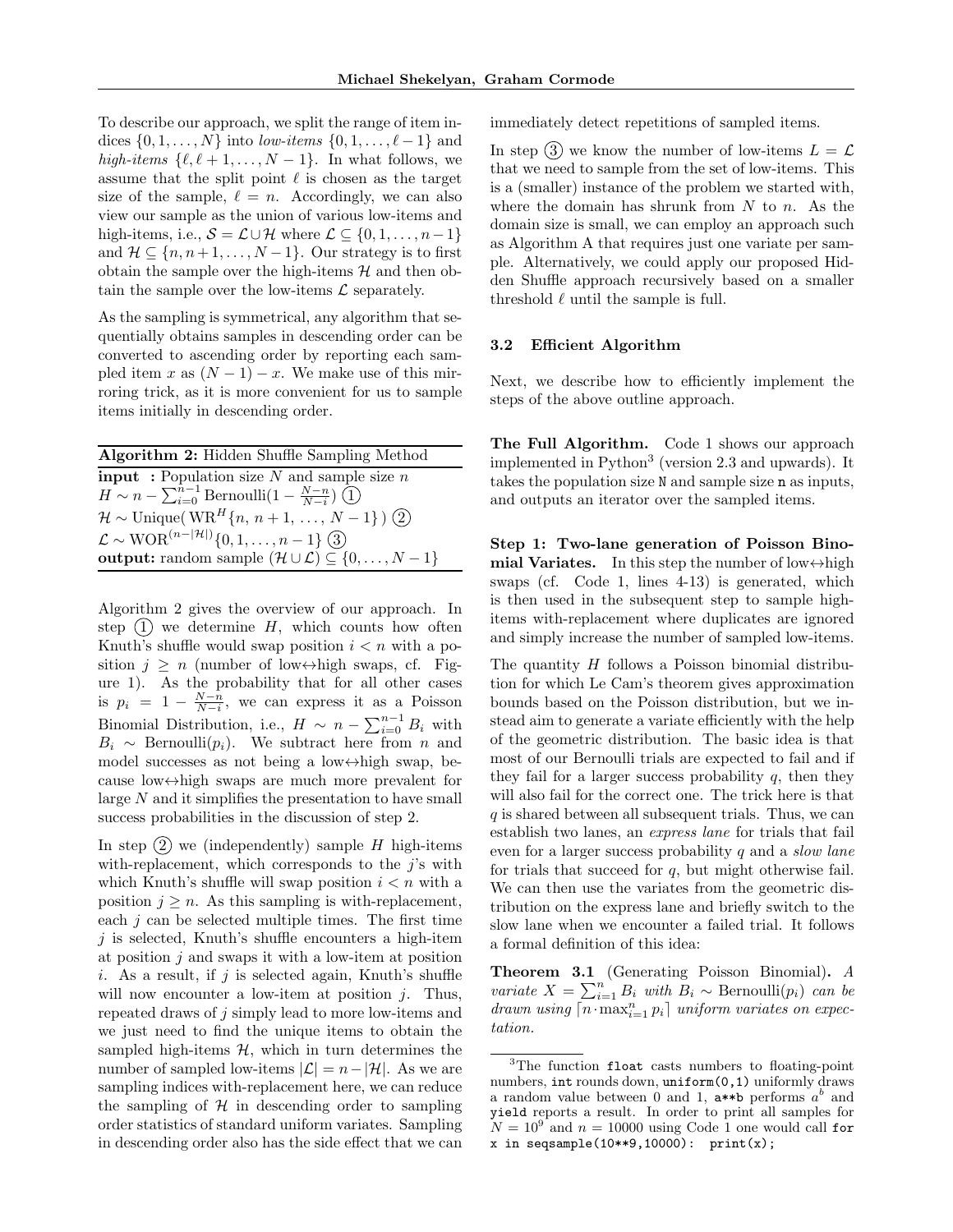Code 1 Hidden Shuffle implemented in Python

```
1: from math import log , exp , floor
2: from random import uniform
3: def seqsample (N, n): # WOR from 0...N-14: H = 0; i = 0 # STEP 1: compute H
5: if N > n:
6: H = n7: while i < n:
8: q = 1.0-f_{\text{lost}}(N-n)/(N-i)9: i = i + int (log (uniform(0,1), 1-q))10: p_i = 1.0 - f \text{lost} (N-n) / \text{max} (N-i, 1)11: if i < n and uniform (0,1) < p_i / q:
12: H = H-1
13: i = i+114: L = n−H; a = 1.0
15: while H > 0: # STEP 2: draw high−items
16: S_01d = n+int(a*(N-n))17: a = a * uniform (0, 1) * * (1.0/H)18: S = n + int(a * (N-n))19: if S < S old:
20: yield(N-1) - S21: else:
22: L = L+1 # duplicate detected
23: H = H-1
24: while L > 0: # STEP 3: draw low-items
25: u = \text{uniform}(0, 1); s = 0; F = \text{float}(L)/n26: while F < u and s < (n-L):
27: F = 1-(1-f\text{lost}(L)/(n-s-1))*(1-F)28: s = s+129: L = L−1; n = n−s−1
30: yield (N-1) - n
```
*Proof.* We have 
$$
B_i = \begin{cases} 0 & \text{with probability } 1 - p_i \\ 1 & \text{with probability } p_i \end{cases}
$$

If we pick  $q \ge \max_{i=1}^n p_i$  so that  $x > q \implies x > p_i$  for any  $p_i$ , and generate for each  $p_i$  the standard uniform variates  $U_i \sim U(0, 1)$  and  $V_i \sim U(0, 1)$ , then we can observe the previous probabilities by using

$$
B_i = \begin{cases} 0 & \text{if } (U_i > q) \quad \lor \quad (U_i \le q \land V_i > p_i/q) \\ 1 & \text{if } (U_i \le q) \quad \land \quad (V_i \le p_i/q) \end{cases}
$$

If  $U_i > q$ , we do not need to generate the variate  $V_i$ and since  $q$  is independent of  $i$  we can draw a geometric variate  $G \sim \text{Geom}(q)$  (that gives the number of failures) to determine how often the case  $U_i \geq q$ occurs consecutively before we observe  $U_i < q$ , which obviates the need for generating individual  $U_i$  variates. Each such geometric variate can be obtained using  $G \sim \lfloor \log_{1-q} U(0, 1) \rfloor$  and since  $E[G] = \frac{1}{q} - 1$  and the expected jump in each iteration is incremented to  $\frac{1}{q}$  we expect to draw  $\lceil qn \rceil$  geometric and uniform variates in expectation.

Algorithm 3: Sequential sampling with repl.  $F^{-1}(y) = |yN|$  for the discrete uniform distribution between 0 and  $N-1$ .

| $\alpha=1$                     |  |
|--------------------------------|--|
| while $n>0$ do                 |  |
| $m \sim \sqrt[N]{U(0,1)}$      |  |
| $\alpha = \alpha \cdot m$      |  |
| Report item $F^{-1}(1-\alpha)$ |  |
| $N = N - 1$                    |  |

The quantity  $H \sim n - \sum_{i=0}^{n-1} B_i$  is calculated where each  $B_i \sim \text{Bernoulli}(p_i)$  with  $p_i = 1 - \frac{N-n}{N-i}$ . We then pick  $q \leq 1 - \frac{N-n}{N} = \frac{n}{N}$  (cf. Code 1, line 8) which is at least as large as any remaining  $p_i$ , and apply Theorem 3.1 to obtain an average case complexity of  $O(n\frac{n}{N})$  for all operations in Step 1.

Step 2: Sequential With-Replacement This step draws H high-items with-replacement in descending order (cf. Code 1, lines 15-23) and uses the mirror trick to report them globally in ascending order (cf. Code 1, line 20). With-replacement duplicates are handled by counting them towards the number of low-items (cf. Code 1, line 22).

Any discrete distribution can be sampled by generating random variates between 0 and 1 and applying the inverse probability transform. We can think of a uniform discrete distribution's cumulative distribution (CDF)  $F$  with  $K$  possible outcomes as a step-function (piecewise constant function) over the real line whose inverse function is equal to  $F^{-1}(y) = \lfloor yK \rfloor$  such that  $F^{-1}(y)$  is an index between 0 and  $K-1$  that corresponds to each possible outcome. We make use of this in Algorithm 3, along with the fact that standard uniform variates can be drawn in descending/ascending order using the following (well-known) observation:

**Lemma 3.2.** Let  $U_i \sim U(0,1)$  and  $V_i \sim U(0,1)$  be i.i.d. uniform random variables. Then the k-th largest amongst  $V_1, \ldots, V_N$  follows the same distribution as  $\sqrt[k]{U_k} \cdot \sqrt[k+1]{U_{k+1}} \cdots \sqrt[N]{U_N}.$ 

*Proof.* Let an  $(a, b)$ -uniform variable be a continuous uniform variable between  $a \in [0,1]$  and  $b \in [a,1]$ . The probability that a  $(0, 1)$ -uniform variable is below a certain value  $x \in [0, 1]$  is x. Thus, the probability that *n* independent  $(0, 1)$ -uniform variables are all below  $x \in [0,1]$  is  $x^N$ . The cumulative probability function for the maximum of  $n$  independent  $(0, 1)$ uniform variables is therefore  $F(x) = x^N$  and the inverse  $F^{-1}(y) = y^{1/N}$ . Thus,  $X \sim U(0, 1)^{1/N}$  is distributed like the maximum of *n* independent  $(0,1)$ uniform variables. To obtain the maximum of  $k$  independent  $(0, b)$ -uniform variables from  $(0, 1)$ -uniform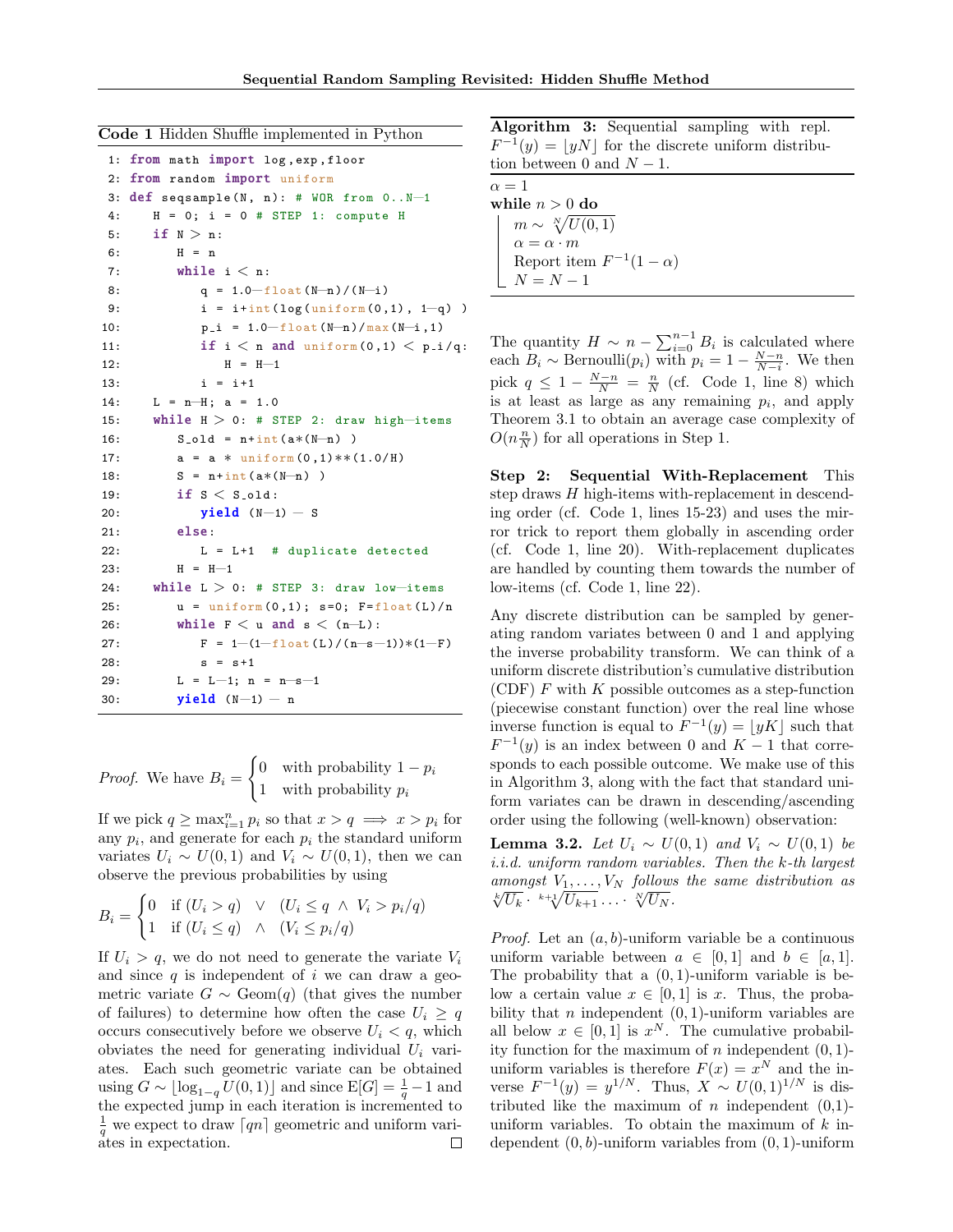$\Box$ 

variables one can rescale by b, i.e.,  $X \sim b \cdot U(0, 1)^{1/k}$ will follow the same distribution as the maximum of k independent  $(0,b)$ -uniform variables. The secondlargest value is then the maximum of  $N-1$  independent  $(0, V_N)$ -uniform variables where  $V_N$  is the previously obtained maximum. The claim then follows by repeating this step until the smallest item is reached.

Step 3: Sequential Without-Replacement for Small Populations. This step draws L low-items without-replacement in descending order (cf. Code 1, lines 24-30) and uses the mirror trick to report them globally in ascending order (cf. Code 1, line 30). We proceed here along the same lines as Algorithm A (Vitter, 1984), but simplify some formulas to make it easier to validate. Order statistics for without-replacement samples (Nagaraja, 1992) allow us to derive the probability that a gap of size s occurs between adjacent sampled items. The derivation observes that for N remaining items and  $n$  remaining samples there exist  $\binom{N}{n}$  subsets that are equally probable continuations of our sample. If s is the gap size and we select the item after the gap, there will be afterwards  $N - s - 1$  remaining items and  $n - 1$  remaining samples, which means there are  $\binom{N-s-1}{n-1}$  equally probable continuations after such a gap. This also implies there are that many subsets that feature such a gap. Thus, the probability of the gap being equal to s is  $f(s) := {N-s-1 \choose n-1} / {N \choose n}$  for N remaining items and  $n$  remaining samples. In order to draw the size of the gap between selected items, we need to sample from a distribution with cumulative distribution function  $F(s) = \sum_{k=0}^{s} f(k) = 1 - {N-s-1 \choose n} / {N \choose n}$ . It can then be deduced that the CDF satisfies  $F(0) = \frac{n}{N}$ and  $F(s + 1) = 1 - (1 - \frac{n}{N - s - 1})(1 - F(s))$  for  $s > 0$ (cf. Code 1, line 27) in order to facilitate a sequential search for  $F^{-1}$  (cf. Code 1, lines 25-28).

#### 3.3 Analysis

**Theorem 3.3** (correctness). The Hidden Shuffle algorithm in Code 1 generates a simple random sample of size n sequentially from a population of size N.

Proof. The algorithm simulates a Knuth shuffle (cf. Algorithm 1) to obtain a (sequential) sample over the high-items ( $\geq n$ ) and then draws the remaining lowitems  $(*n*)$  separately.

In Step 1 it simulates how many positions larger than  $n-1$  will be swapped with the first positions. In Step 2 it obtains all high-items that will be swapped into the sample. In Step 3 it obtains a sample over the lowitems.  $\Box$  Theorem 3.4 (average-case variates & time). The Hidden Shuffle algorithm in Code 1 is expected to generate  $n(1+\frac{3n}{N})$  standard uniform variates. Each sampled low-item  $x \leq n$  is selected based on a uniform variate that is processed on average in  $O(\frac{N}{n})$  operations. Any other variates are processed in  $\tilde{O(1)}$ .

*Proof.* On average  $\frac{2n^2}{N}$  $\frac{dn^2}{N}$  variates are generated in step 1, and  $E[H + L] = n + \frac{2n^2}{N}$  $\frac{m^2}{N}$  variates in step 2 and 3. The inverse transform look-up of Algorithm A in step 3 performs on average  $O(\frac{N}{n})$  operations.  $\Box$ 

**Theorem 3.5** (worst-case variates  $\&$  time). The Hidden Shuffle algorithm in Code 1 generates at most 4n standard uniform variates and performs  $O(n)$  arithmetic operations in total.

*Proof.* In the worst-case Step  $(1)$  generates n pairs of uniform variates, where one is used for the geometric distribution and the other for the residual check. Step  $(2)$  and Step  $(3)$  each generate in the worst-case n uniform variates. Step  $(1)$  and  $(2)$  process each variate in  $O(1)$  and in step  $\overline{3}$  there are  $O(1)$  operations for each of the n low-items.  $\Box$ 

Theorem 3.6 (worst-case memory). At any point the Hidden Shuffle algorithm in Code 1 needs to store at most 7 values.

Proof. During step 1 it uses the seven values N and n, H, i, i\_old, q and  $p_i$ . During step 2 it also uses seven values, i.e., N and n, H, a, S<sub>-old</sub>, S and L. During step 3 it only uses the six values N and n, L, u, F and s.  $\Box$ 

## 4 Experimental Evaluation

Experimental Setup. Due to the availability of relevant baselines in standard libraries of Python and D, we use Code 1 to implement Hidden Shuffle in Python<sup>4</sup> and port it almost line-for-line to  $C++^5$  and the less well-known language D 6 . Measurements are obtained using the command /usr/bin/time -v on Ubuntu 18.04.4 using one of 16 cores of the same machine with an Intel $(R)$  Xeon $(R)$  W-2145 CPU @ 3.70GHz. All our implementations have been written by the same author and were validated by inspecting the minima, maxima and gap distributions of collected samples. The code is available on https://github.com/shekelyan/sampleiterator.

 ${}^{4}$ Executed by Python 3.7 or PyPy 7.3.2 (www.pypy.org).  $5$ Compiled with GCC 7.50 and flags  $-03$   $-std=c++11$ .

 ${}^{6}$ Executed with DUB v.1.22.0 (www.dlang.org).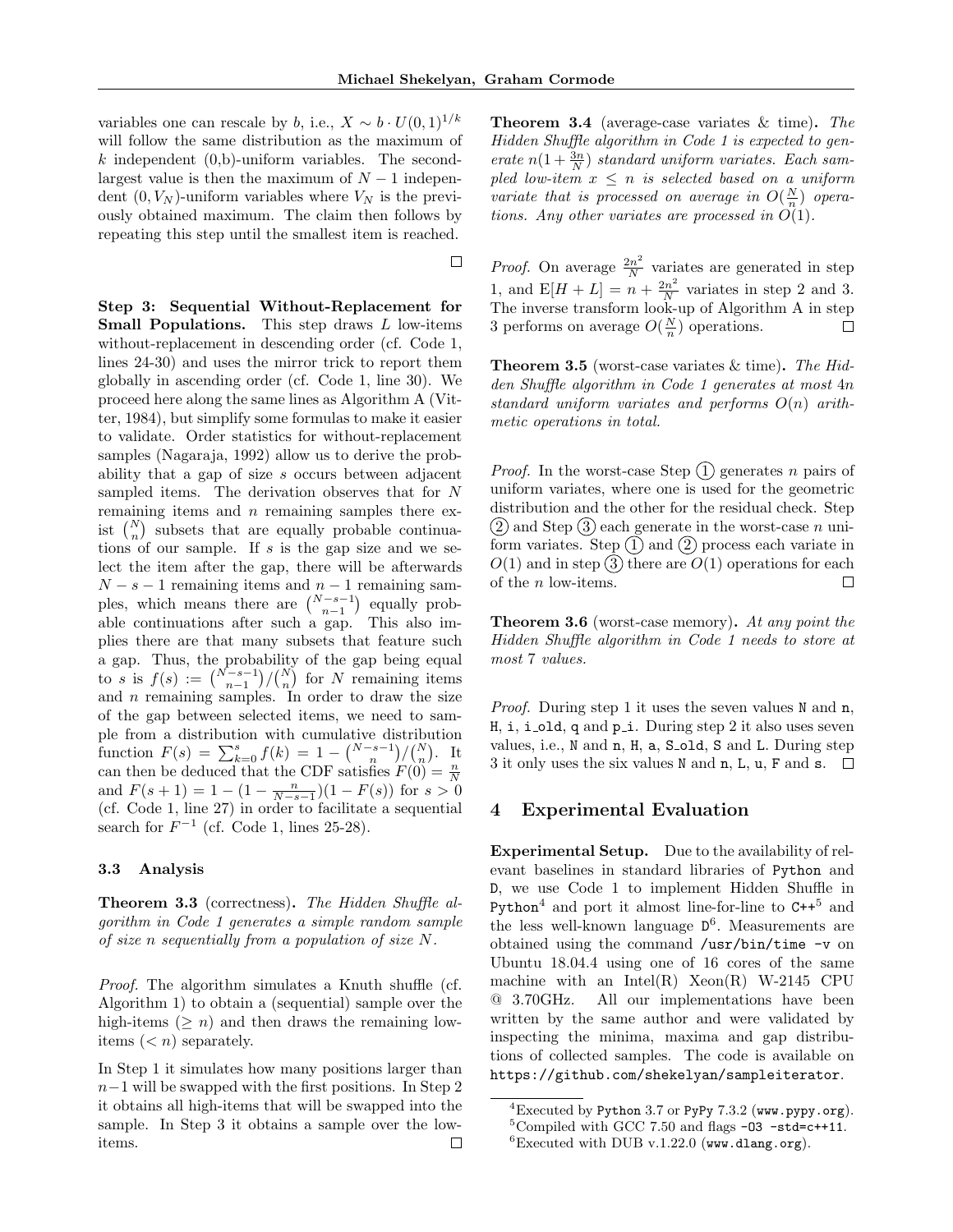Sequential Random Sampling Revisited: Hidden Shuffle Method

| implementation                      | $n = 10^6$       | $n = 10^{7}$            | $n = 10^8$                    |
|-------------------------------------|------------------|-------------------------|-------------------------------|
| (Python) Sorted-Duplicate-Rejection | $1.1s$ (112 MB)  | 14s $(0.9 \text{ GB})$  | $243s$ (38.5 GB)              |
| (Python) Duplicate-Rejection        | $0.64s$ (112 MB) | 6.9s $(0.9 \text{ GB})$ | $978s$ (38.5 GB)              |
| (Python) Hidden Shuffle method      | $0.83s$ (12 MB)  | $8.1s$ (12 MB)          | 87s (12 MB)                   |
| (PyPy) Sorted-Duplicate-Rejection   | $1.3s$ (167 MB)  | $19s$ (1.0 GB)          | $212s$ (12.8 GB)              |
| (PyPy) Duplicate-Rejection          | $0.48s$ (154 MB) | $5.3s$ (0.8 GB)         | $39s$ (10.5 GB)               |
| (PyPy) Hidden Shuffle method        | $0.26s$ (70 MB)  | $1.3s$ (70 MB)          | $12s$ (72 MB)                 |
| (D) Vitter's Algorithm D            | $0.92s$ (159 MB) | $2.9s$ (159 MB)         | $15s$ (159 MB)                |
| (D) Hidden Shuffle method           | $0.82s$ (159 MB) | $1.7s$ (159 MB)         | <b>11s</b> $(159 \text{ MB})$ |
| $(C++)$ Sorted-Floyd's              | $0.36s$ (49 MB)  | $5.3s$ (464 MB)         | $61s$ (4.5 GB)                |
| $(C++)$ Floyd's                     | $0.33s$ (49 MB)  | $4.6s$ (464 MB)         | $53s$ (4.5 GB)                |
| $(C++)$ Hidden Shuffle method       | $0.07s$ (4 MB)   | $0.71s$ (4 MB)          | $7.5s$ (4 MB)                 |

Table 2: Comparison of runtime and memory usage for population size  $N = 10^9$  and varied sample size n.

Baselines. Algorithm D by Vitter (1984) is the state-of-the-art of sequential sampling techniques. We use the standard library implementation of D to compare with it. Duplicate-Rejection is a commonly used technique across various standard libraries<sup>7</sup>. Items are drawn with-replacement and duplicates are rejected with the help of a hash map to obtain a withoutreplacement sample. The rejection rate grows rapidly when the sample size gets close to the population size, requiring reservoir sampling as a fallback. We use Python's standard library function random.sample to compare with this method. Floyd's sampling algorithm is an elegant improvement by Bentley and Floyd (1987) without rejections. The variants Sorted-Duplicate-Rejection and Sorted-Floyd's sort the sampled positions first to report samples sequentially.

Runtime and Memory Usage. Table 2 shows extensive comparisons with the baselines. As expected Hidden Shuffle and Vitter's Algorithm D require vastly less memory than other approaches. Hidden Shuffle is almost an order of magnitude faster than Floyd's, slightly faster than Vitter's Algorithm D and comparably fast to Python's standard library implementation of Duplicate-Rejection. Sequential baselines based on sorting are a lot slower. Even a Python implementation of Hidden Shuffle is nearly as fast as Sorted-Floyd's in C++. Due to the unusual slowdown of Duplicate-Rejection for  $n = 10^8$ , we also tried running the Python code with the alternative interpreter PyPy, which achieves speed-ups through just-in-time compilation. Using PyPy the aforementioned slowdown cannot be observed, the performance almost matches precompiled languages and Hidden Shuffle emerges as the fastest approach.



Figure 2: Timeline for how many sampled elements are reported after x milliseconds for a population size  $N = 10^9$  and sample size  $n = 10^6$ .

Latency results and number of variates. Next, two sampling instances are examined in more detail, where to compare the throughput and variate usage of the different sampling approaches (implemented in D to facilitate a comparison with Vitter's Algorithm  $D$ ). Unlike for Table 2 the measurements are here conducted from within D to obtain a temporal breakdown. Figure 2 shows the timeline for a million and Figure 3 (cf. next page) for a billion sampled items, in each case for a thousand times larger population. In both instances, Hidden Shuffle reports the samples the fastest and at a steady pace, closely followed by Vitter's Algorithm D and Duplicate-Rejection. Sorted-Duplicate-Rejection is visibly delayed as it has to first collect and sort the full sample before it can report any samples. All four approaches generated in these experiments at most  $1.02n$  variates for a sample size of n.

 $7$ The *Duplicate-Rejection* technique is for instance employed in random.sample in Python (www.python.org) or sample.int in R (www.r-project.org).